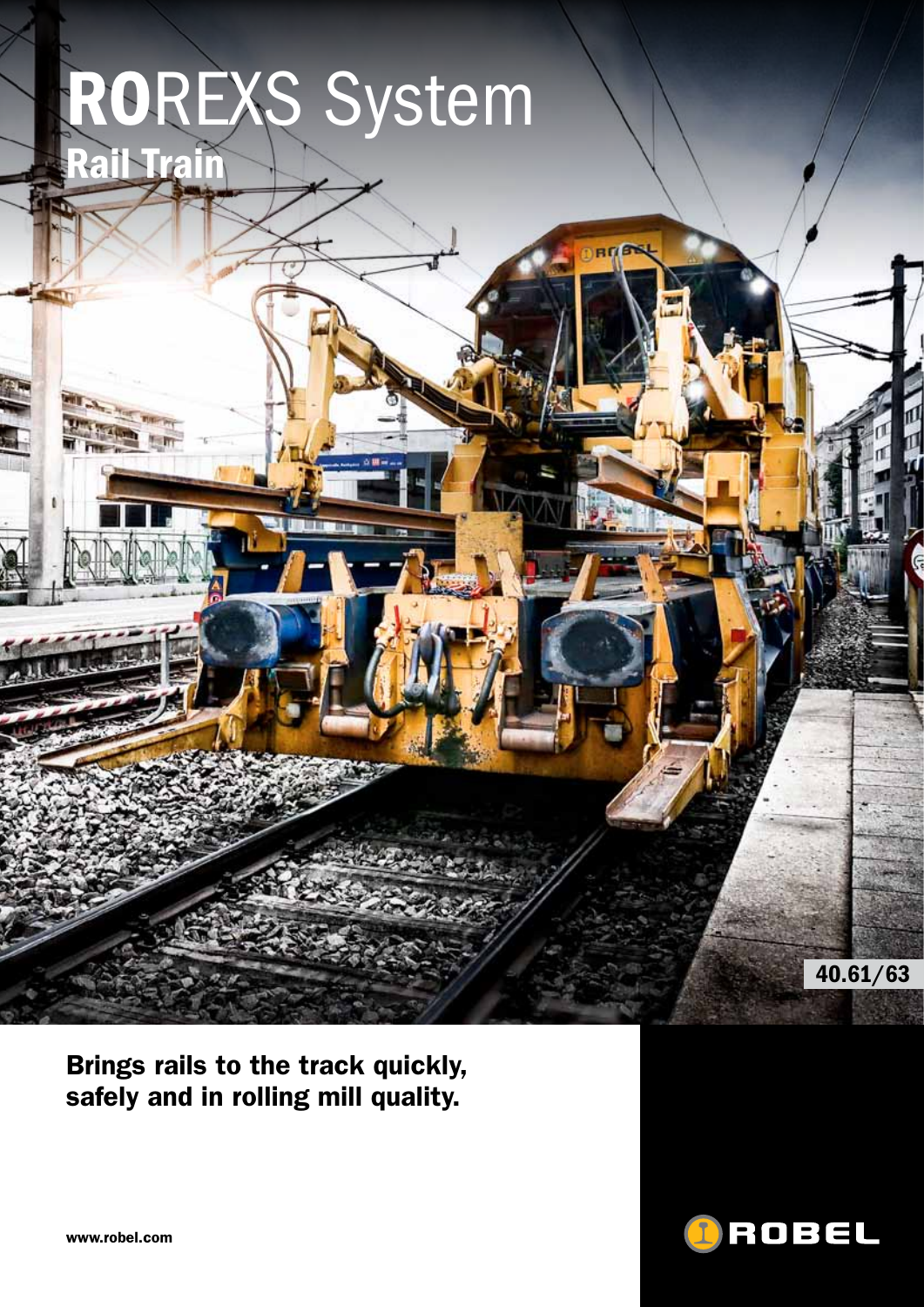

### The ROREXS System 40.61/63 brings rails to the track in perfect quality. The procedure of rail transport and processing becomes controllable, efficient and safe.

The world's railway networks have heavy traffic round the clock. This means that the track and sleepers are under enormous stress and wear that can result in damage. In order to safeguard high route availability it is essential to perform regular and professional maintenance. The product rail is manufactured from high purity steel using elaborate procedures in specialist steel mills. The product runs through several production and testing processes in order to meet the extraordinary requirements of railway traffic.

The challenge of the rail manipulation is the high rail weight and its deformability that is difficult to control. The ROREXS System enables fast loading and unloading of long welded rails up to 500 m. It loads and transports rails safe and gentle to material over long distances.

- Within the bending and stress limits
- Sleepers remains undamaged
- Application on straight tracks and in curves

### ITS BENEFITS. YOUR BENEFITS.

#### Latest loading technology results in high-quality work product

- Rail quality remains unchanged because of the gentle transport from the production site to the installation site
- Precise rail guiding for loading and unloading
- Proper loading procedures within the stress limits avoids material damages and costly reworking on rails, sleepers and rail fastenings
- Accurate, reproducible positioning of rails thanks to rail positioning device
- Rails secured against tilting during loading and unloading due to universal roller heads
- Utilisation on dual or multible tracks is possible, no infringement of open adjacent line
- Wide range of use due to rails being able to be pulled down on one side or in pairs

#### Safety and comfort for human and material

- Automatic slew limit of rail clamps
- Rail brake preventing rails that have been unclamped from starting to move in gradients
- Automatic front and rear accesses on rail manipulator
- High working efficiency thanks to an ergonomic working environment in the ROMAN
- Spring-mounted operator's seat with driver recognition

#### Save time, save costs

- High processing speed up to 2700 m/h
- Minimum manpower requirements of only one operator for uploading- and four operators for unloading
- Lower route fees due to shorter time slots
- Calculable work cycles for a better quality of planning and optimizing track possession

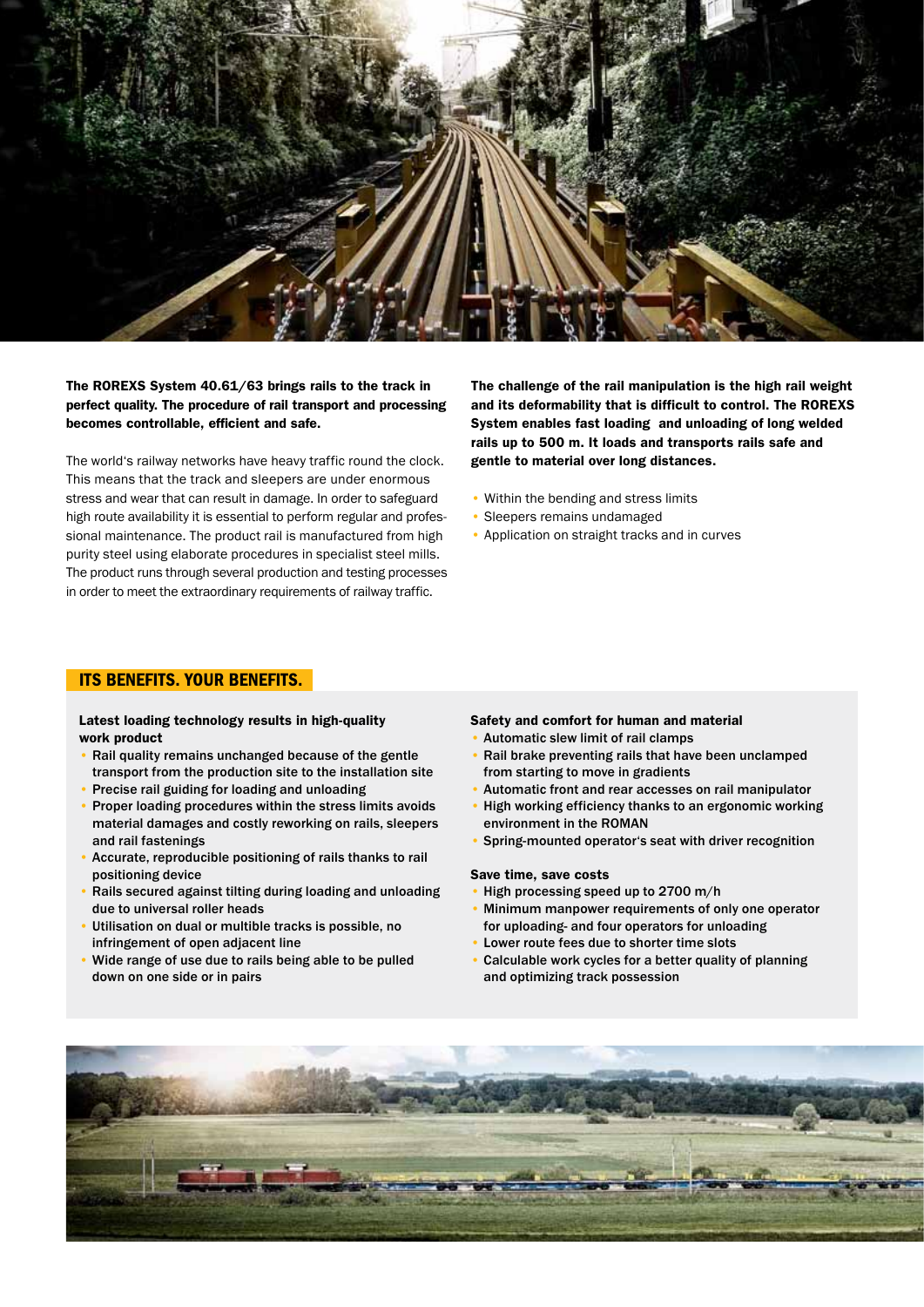## The components

### ROMAN Rail Manipulator

- Loads and unloads rails onto/from the transport unit
- Secures the rails against tilting with the rail clamps
- Has a separate hydrostatic drive
- Provides a protected and ergonomic workplace for two operators



### ROCHUTE Two-sided Chute Wagon Unit

- Guides rails to/from the transport unit during loading and unloading safely and gentle to material
- Precise positioning of rail in between or outside oft he track
- With a bogie or with a single axle
- Option: Save time with turning device, whereby shunting operations can be avoided







### ROTRANS Two-sided Transport Unit

- Stores rails safely during transport
- Secures the rails with clamping racks on both ends
- Roller banks at defined spacing for storage of rails
- Length compensation for the crane rails when travelling in curves
- Secures rails with parallel walls at both ends